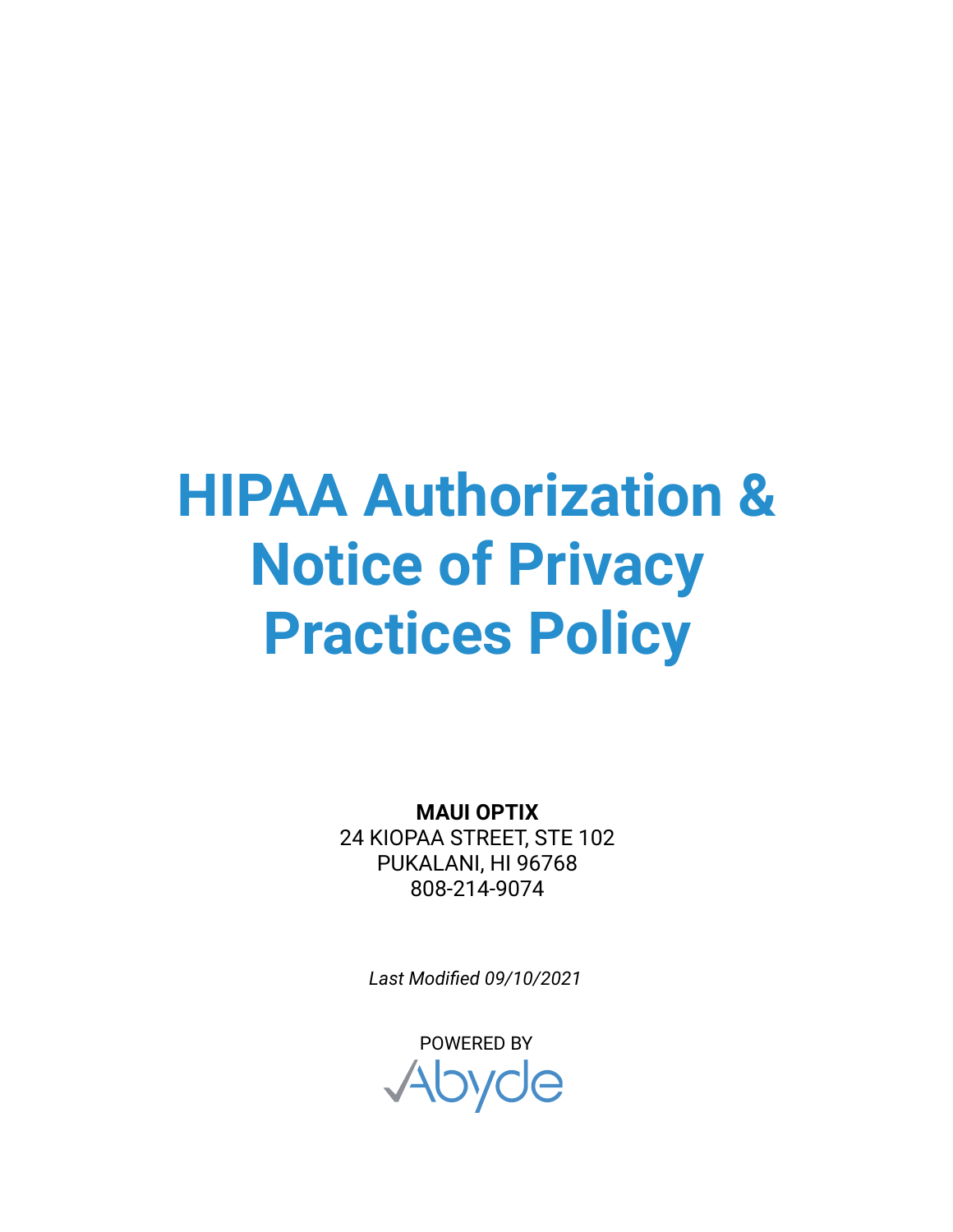## **HIPAA AUTHORIZATION FORM & NOTICE OF PRIVACY PRACTICES POLICY** *Section 164.502(i)*

## **PURPOSE**

The purpose of implementing the following HIPAA Authorization Form and Notice of Privacy Practices Policy is to ensure MAUI OPTIX informs patients of their rights pertaining to the authorized release and security of their protected health information.

## **POLICY**

MAUI OPTIX mandates that all patients are provided a Notice of Privacy Practices as well as sign a HIPAA Authorization Form before being treated. MAUI OPTIX acknowledges however that patients may choose not to sign a HIPAA Authorization Form, and that MAUI OPTIX must still provide treatment to patients who refuse to sign. If refused, MAUI OPTIX will note within the patient's file that the authorization form was provided and that the patient chose not to sign for their records.

MAUI OPTIX will also link a copy of MAUI OPTIX's Notice of Privacy Practices from their website, if applicable, and will ensure that this link is easily accessible to potential and current patients (typically, on the website's homepage).

MAUI OPTIX is required to provide the Notice of Privacy Practices in plain language that describes:

- How MAUI OPTIX may use and disclose protected health information about a patient.
- How MAUI OPTIX may contact the patient.
- The patient's rights with respect to the information and how they may exercise these rights, including how they may complain to MAUI OPTIX.
- The legal duties of MAUI OPTIX with respect to the information, including a statement that MAUI OPTIX is required by law to maintain the privacy of protected health information.
- Whom patients can contact for further information about the policies and procedures of MAUI OPTIX - This contact is JENNIFER PAET

Powered by: [Abyde | abyde.com](https://abyde.com/)